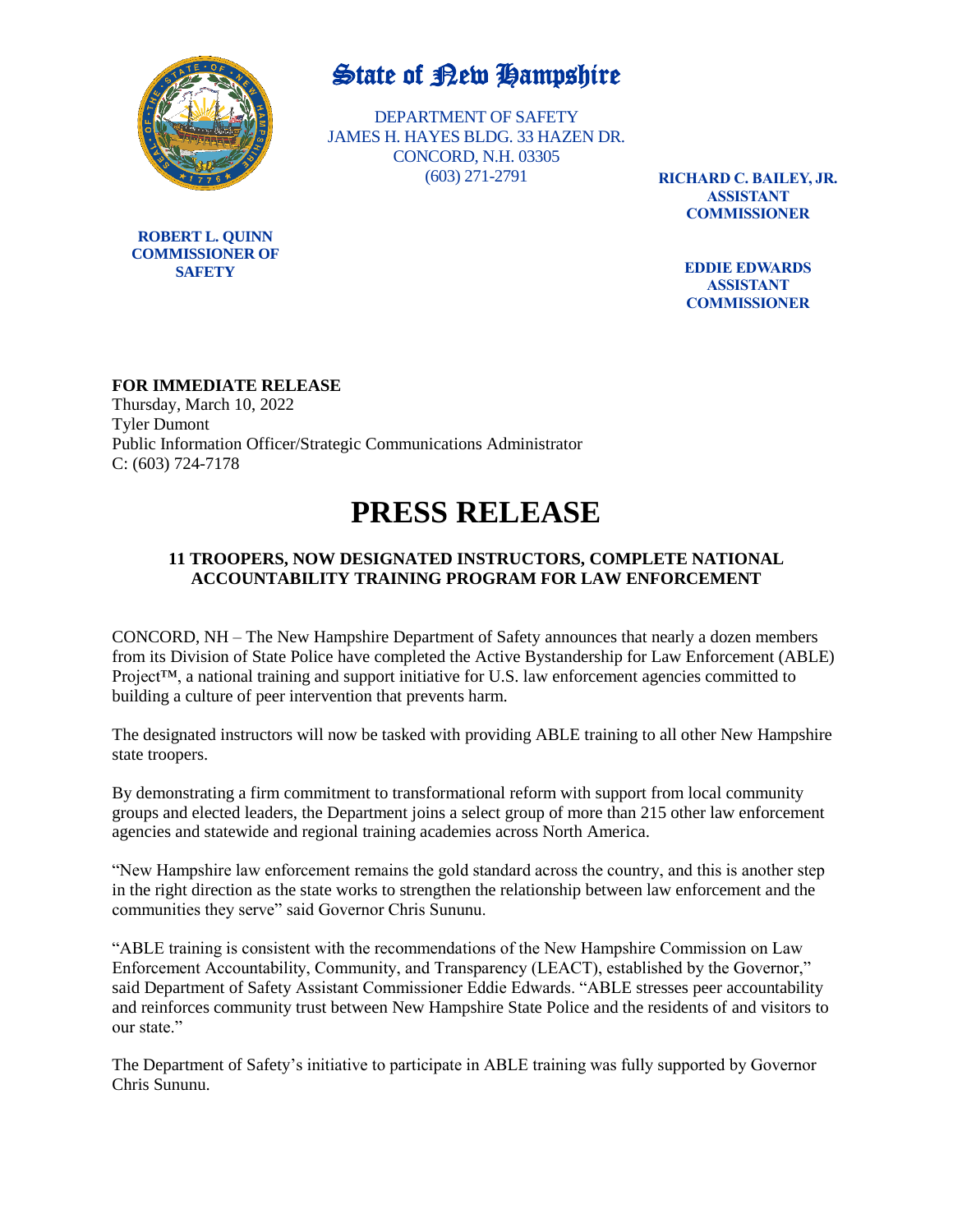"The New Hampshire State Police is excited to move forward with ABLE training and want to thank the many community stakeholders that supported us through the application process," State Police Col. Nathan Noyes said. "This training will ensure that we continue to provide the highest degree of law enforcement service throughout the state while maintaining our core values of professionalism, fairness and integrity, and we are grateful for the opportunity."

The evidence-based, field-tested ABLE Project was developed by Georgetown Law's Center for Innovations in Community Safety in collaboration with global law firm Sheppard Mullin LLP to provide practical active bystandership strategies and tactics to law enforcement officers to prevent misconduct, reduce mistakes, and promote health and wellness.

The Project is guided by a Board of Advisors comprised of civil rights, social justice, and law enforcement leaders, including Commissioner Michael Harrison of the Baltimore Police Department; Commissioner Danielle Outlaw of the Philadelphia Police Department; Dr. Ervin Staub, professor emeritus at the University of Massachusetts Amherst and the founder of the Psychology of Peace and Justice Program.

"The completion of this program is a tremendous accomplishment for the Department, which I am extremely proud of, and I want to thank everyone who supported and participated in this training," Department of Safety Commissioner Robert L. Quinn said.

To date, 11 State Police-designated instructors have completed the program. They will begin training troopers this year.

For more information about the ABLE Project, visit the program's **[website](https://www.law.georgetown.edu/innovative-policing-program/active-bystandership-for-law-enforcement/)**.

###

#### *About the Department:*

The New Hampshire Department of Safety is one of the largest departments of state government, with more than 2,200 full-time, part-time, non-classified, and seasonal employees functioning in both uniformed and civilian capacities throughout the State. The Department affects the lives of all New Hampshire residents and visitors by enforcing criminal, motor vehicle and boating laws, and providing for fire safety, fire and emergency medical training, emergency communications and disaster planning. Established by the New Hampshire General Court in 1961, the Department consists of the divisions of Administration, Emergency Services and Communications, Fire Safety (Office of the State Fire Marshal), Fire Standards and Training & Emergency Medical Services, Homeland Security and Emergency Management, Motor Vehicles and State Police. Follow us o[n Twitter,](https://twitter.com/NH_DeptSafety) like us on [Facebook](https://www.facebook.com/NHDeptSafety) and connect with us on [LinkedIn.](https://www.linkedin.com/company/nh-dos/)